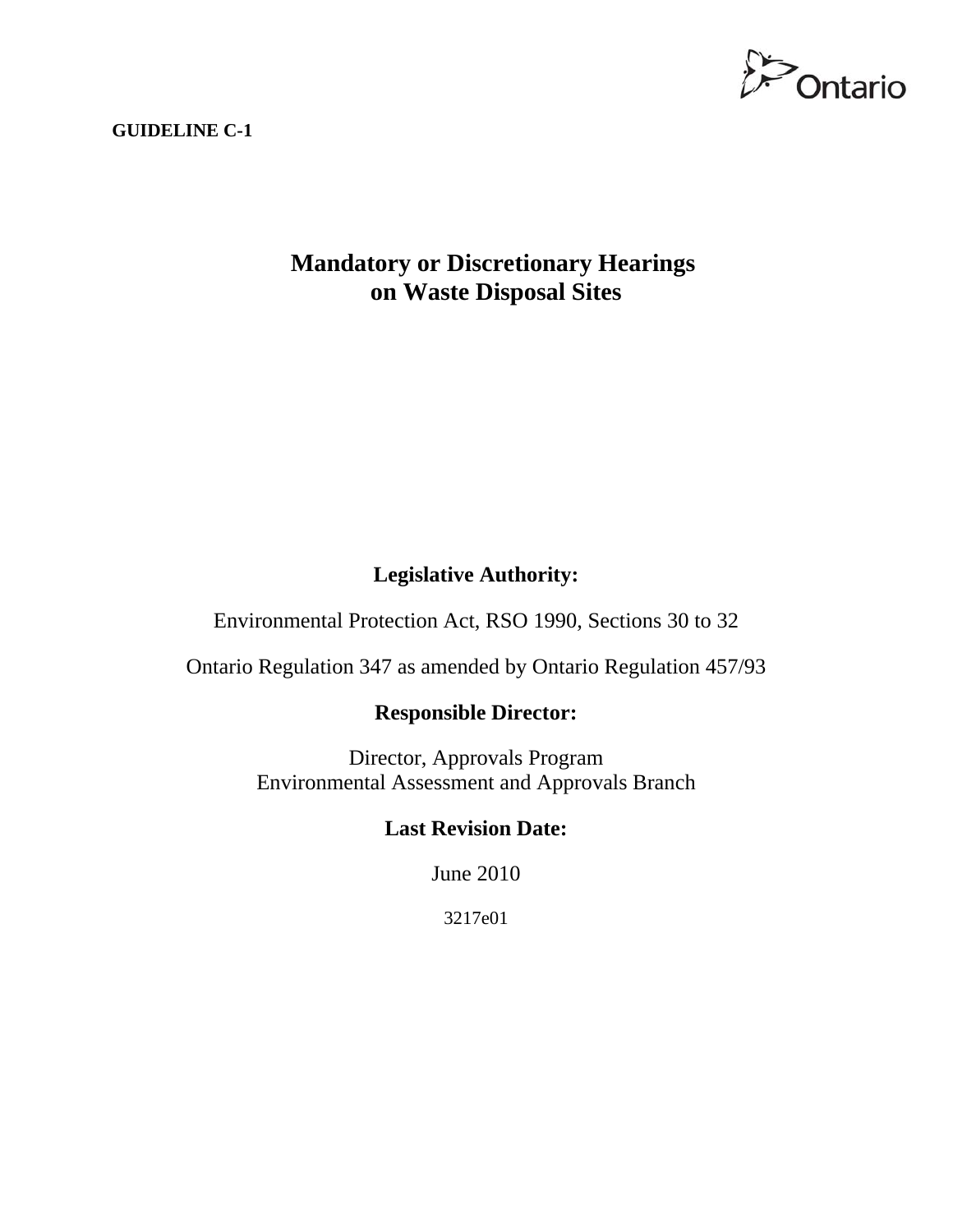<span id="page-1-0"></span>

| 1.0   |                                                |
|-------|------------------------------------------------|
| $1.1$ |                                                |
| $1.2$ |                                                |
| 1.3   |                                                |
| 1.3.1 | LIQUID INDUSTRIAL WASTES AND HAZARDOUS WASTES1 |
| 1.3.2 |                                                |
| 1.3.3 |                                                |
| 1.3.4 |                                                |
| 1.4   |                                                |
| 2.0   |                                                |
| 2.1   |                                                |
| 2.1.1 |                                                |
| 2.1.2 |                                                |
| 2.2   |                                                |
| 2.3   |                                                |
| 3.0   |                                                |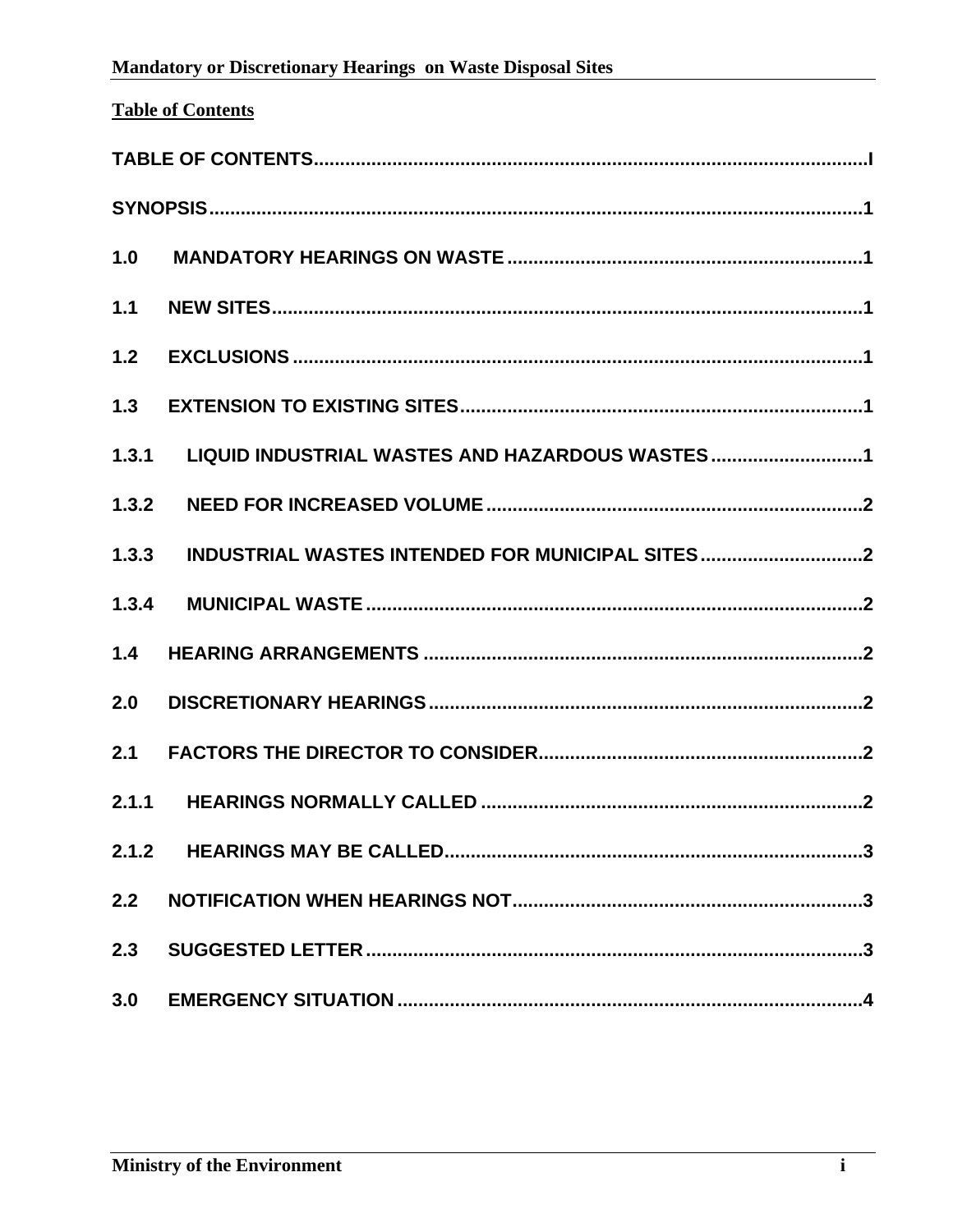# **LIST OF TABLES**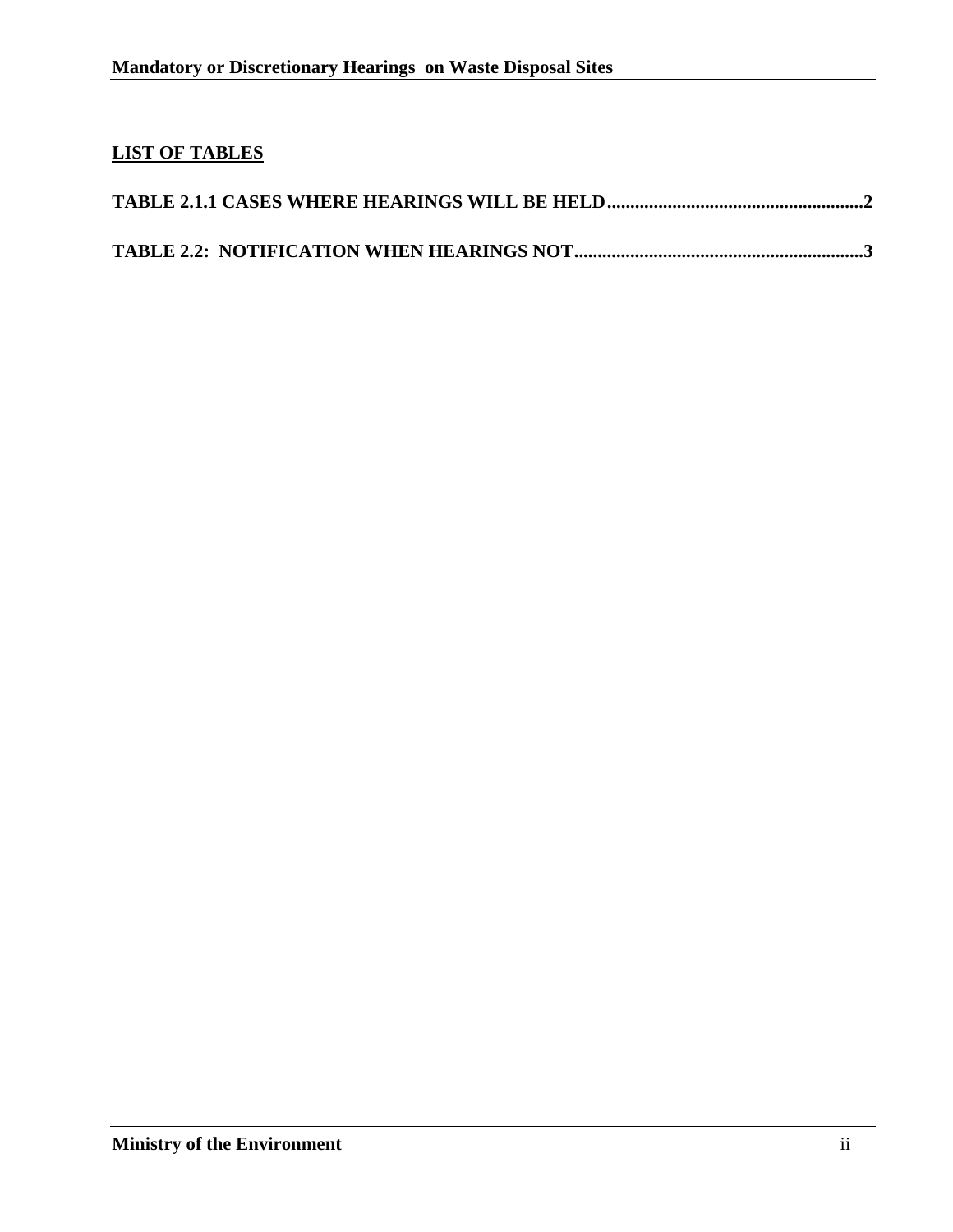### <span id="page-3-0"></span>**SYNOPSIS**

The primary purpose of this guideline is to describe when hearings on waste disposal sites are either mandatory or discretionary under Sections 30 and 32, Part V of the *Environmental Protection Act.* This guideline applies to new, and extensions to existing waste disposal sites and provides information for use by Ministry staff, applicants and the public with respect to whether a hearing is mandatory or discretionary.

# **1.0 Mandatory Hearings on Waste Disposal Sites**

### **1.1 New Sites**

All new waste disposal sites used for "final disposal" of any of the following materials will require mandatory hearings as stated in Section 30 of the EPA:

- (a) liquid industrial wastes in any amounts;
- (b) hazardous wastes in any amounts; or
- (c) municipal waste produced by at least a 1,500 population equivalent.

"*final disposal*" means:

- (a) the deposit of waste at a dump, not including the handling, storing, transferring, treating or processing of waste at a dump;
- (b) the landfilling of waste; or
- (c) the incineration of waste.

#### **1.2 Exclusions**

The operation of organic soil conditioning sites is not considered final disposal and is thus not subject to mandatory hearings.

## **1.3 Extension to Existing Sites**

#### **1.3.1 Liquid Industrial Wastes and Hazardous Wastes**

As per Section 30 of the EPA, mandatory hearings shall be required in the case of extensions to waste disposal sites used for disposal of liquid industrial wastes or hazardous wastes in any amount, if such extensions were not provided for in the hearing at the time of the initial or subsequent certification.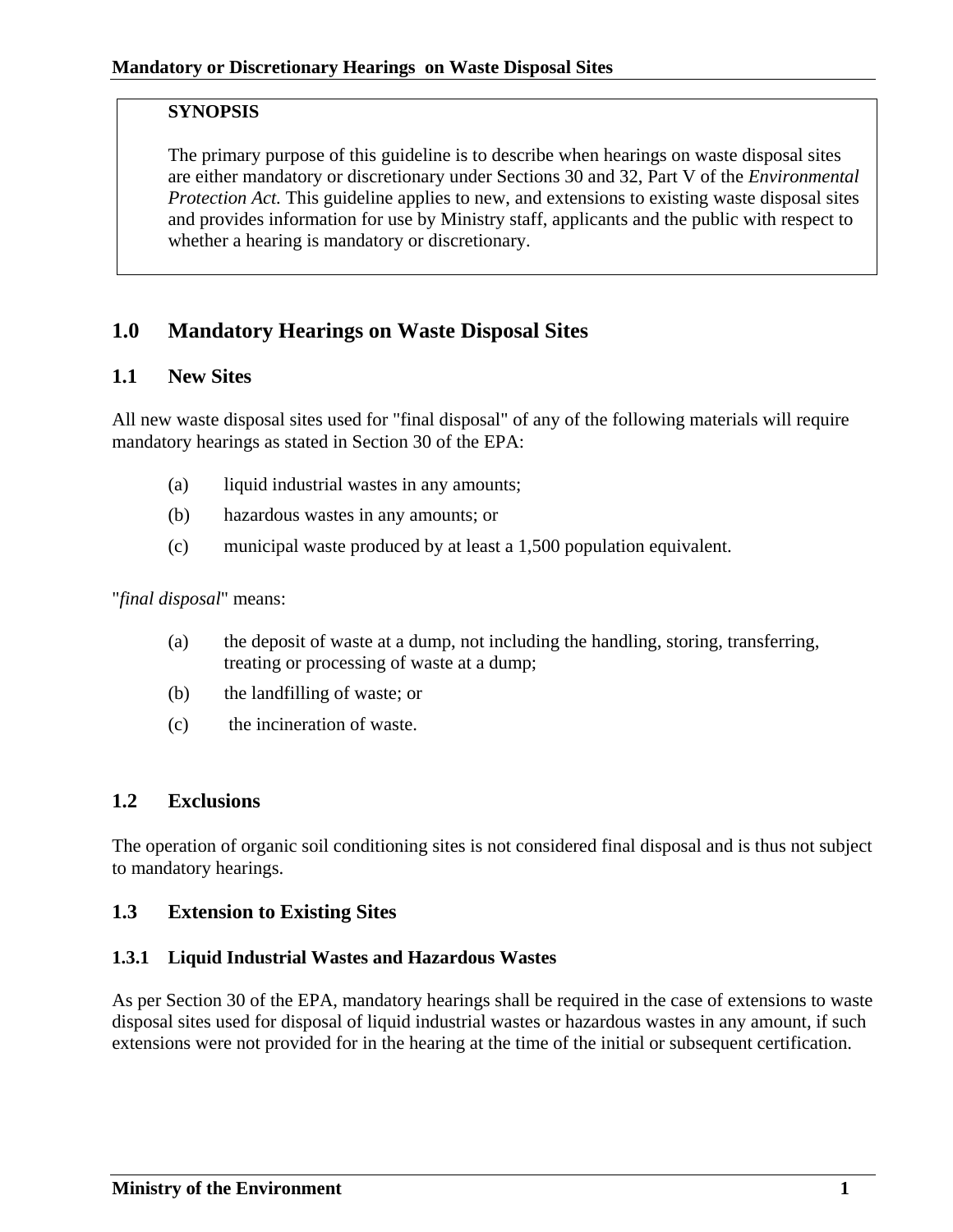#### <span id="page-4-0"></span>**1.3.2 Need for Increased Volume**

Site owners are encouraged to consider the future need for increased volume at the time of initial certification to avoid unnecessary subsequent hearings.

### **1.3.3 Industrial Wastes Intended for Municipal Sites**

As per Section 30 of the EPA, a mandatory hearing is required in the case of extensions to sites approved for municipal waste when liquid industrial wastes and hazardous wastes are intended for disposal.

## **1.3.4 Municipal Waste**

As per Section 30 of the EPA, a mandatory hearing is required in the case of extensions to waste disposal sites for the purpose of accepting municipal waste if the increased waste load exceeds the 1,500 population equivalent. Operators of municipal sites are also encouraged to consider future needs as described in Section 1.3.2 above.

## **1.4 Hearing Arrangements**

In the case of new sites or extensions to existing sites, recommendations to the Director are not necessary. Staff shall proceed automatically to arrange the hearing.

## **2.0 Discretionary Hearings**

In all other cases, hearings are at the discretion of the Director.

#### **2.1 Factors the Director to Consider**

Factors for the Director to consider when calling a discretionary hearing are discussed in Section 2.1.1 and Section 2.1.2.

#### **2.1.1 Hearings Normally Called**

A hearing will normally be held if one of the scenarios identified in Table 2.1.1 occur:

| Case                | <b>Scenario</b>                                                                                                                                                                                                                                                                                                                                                                                                                                                                                |
|---------------------|------------------------------------------------------------------------------------------------------------------------------------------------------------------------------------------------------------------------------------------------------------------------------------------------------------------------------------------------------------------------------------------------------------------------------------------------------------------------------------------------|
| <b>Scenario No.</b> |                                                                                                                                                                                                                                                                                                                                                                                                                                                                                                |
| a.                  | A site is used to process, hold, condition or otherwise receive but not dispose of<br>either liquid industrial wastes or hazardous wastes, unless sufficient justification is<br>presented for not holding a hearing. As part of this justification, the Director shall<br>consider the intent of the facilities. Facilities that are involved in the processing of<br>wastes for 3Rs should be encouraged where the technology is proven and a proven<br>market for the product is available. |

#### **Table 2.1.1 Cases Where Hearings Will Be Held**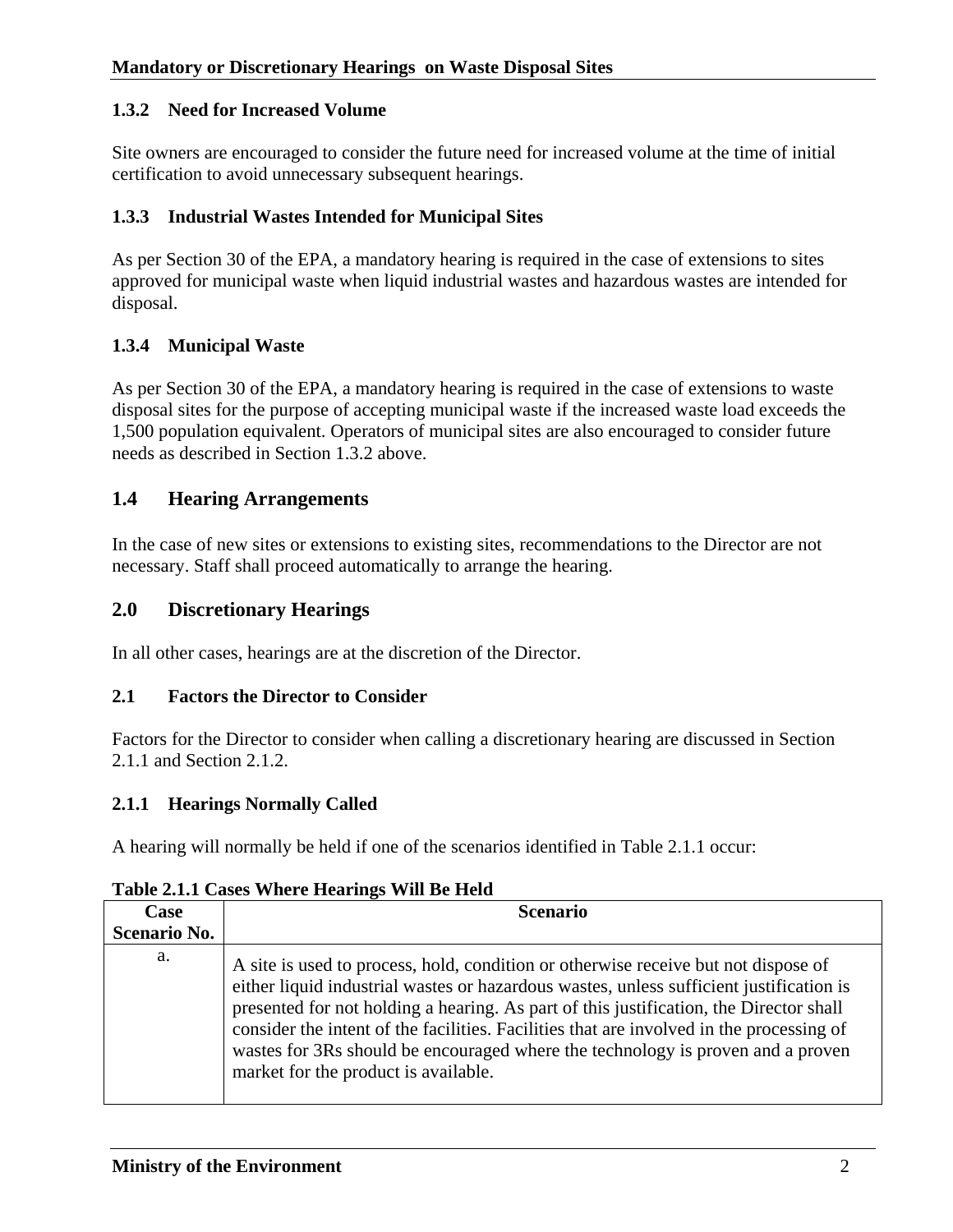<span id="page-5-0"></span>

| $\mathbf b$ .  | A transfer station will be used for extended storage for an indefinite period of time<br>where there is no current approval for final disposal of the waste. |
|----------------|--------------------------------------------------------------------------------------------------------------------------------------------------------------|
| $\mathbf{c}$ . | A request, including reasons, is received from the council of the municipality in<br>which the site is proposed to be located.                               |
| d.             | A significant number of public requests are received.                                                                                                        |
| e.             | The proposed use of land is inconsistent with official plans or zoning by-laws.                                                                              |

## **2.1.2 Hearings May be Called**

A hearing may be called if:

- (a) there is likely to be a significant off-site environmental impact;
- (b) the site design or operation may require special evaluation; or
- (c) other unanticipated factors suggest a hearing may be necessary.

## **2.2 Notification When Hearings Not**

In cases in which a hearing is not mandatory, the Regional Office may take the following actions described in Table 2.2 to notify applicable parties of the hearing.

|  |  |  | Table 2.2: Notification When Hearings Not |
|--|--|--|-------------------------------------------|
|--|--|--|-------------------------------------------|

| <b>Applicable Party</b>                                                                   | Action                                                                                                                         |
|-------------------------------------------------------------------------------------------|--------------------------------------------------------------------------------------------------------------------------------|
| Municipality                                                                              | Notify the Municipality by letter to request that comments on the<br>matter be submitted to the Director.                      |
| Un-organized Municipality                                                                 | Notify both levels of government in the area by letter to request<br>that comments on the matter be submitted to the Director. |
| Person(s) who might be affected                                                           | Notify the Municipality by letter to request that comments on the<br>matter be submitted to the Director.                      |
| Adjacent Municipality (for a<br>Waste Disposal Site at or near<br>the municipal boundary) | May notify the adjacent Municipality by letter to request that<br>comments on the matter be submitted to the Director.         |

## **2.3 Suggested Letter**

A suggested letter for notifying a municipality about a proposed waste disposal site is provided.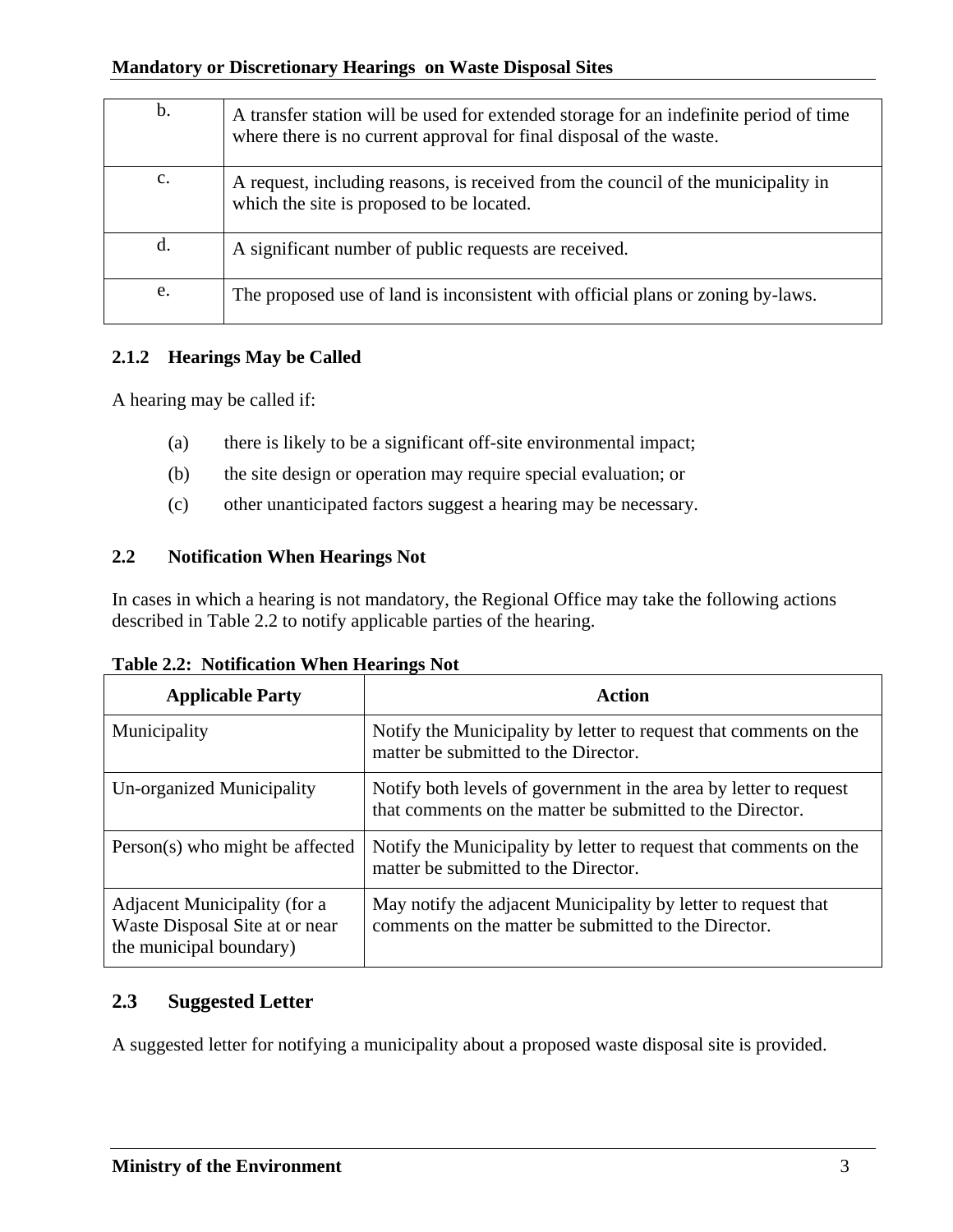## <span id="page-6-0"></span>**3.0 Emergency Situation**

Section 31 of the *Environmental Protection Act* provides for where, in the opinion of the Director, an emergency situation exists by reason of:

- (a) danger to the health or safety of any person;
- (b) impairment or immediate risk of impairment of the quality of the natural environment for any use that can be made of it; or
- (c) injury or damage or immediate risk of injury or damage to any property or to any plant or animal life.

The emergency situation will be alleviated by the use, operation, establishment, alteration, enlargement or extension of a waste disposal site. The Director may issue a Certificate of Approval without requiring the Environmental Tribunal to hold a hearing.